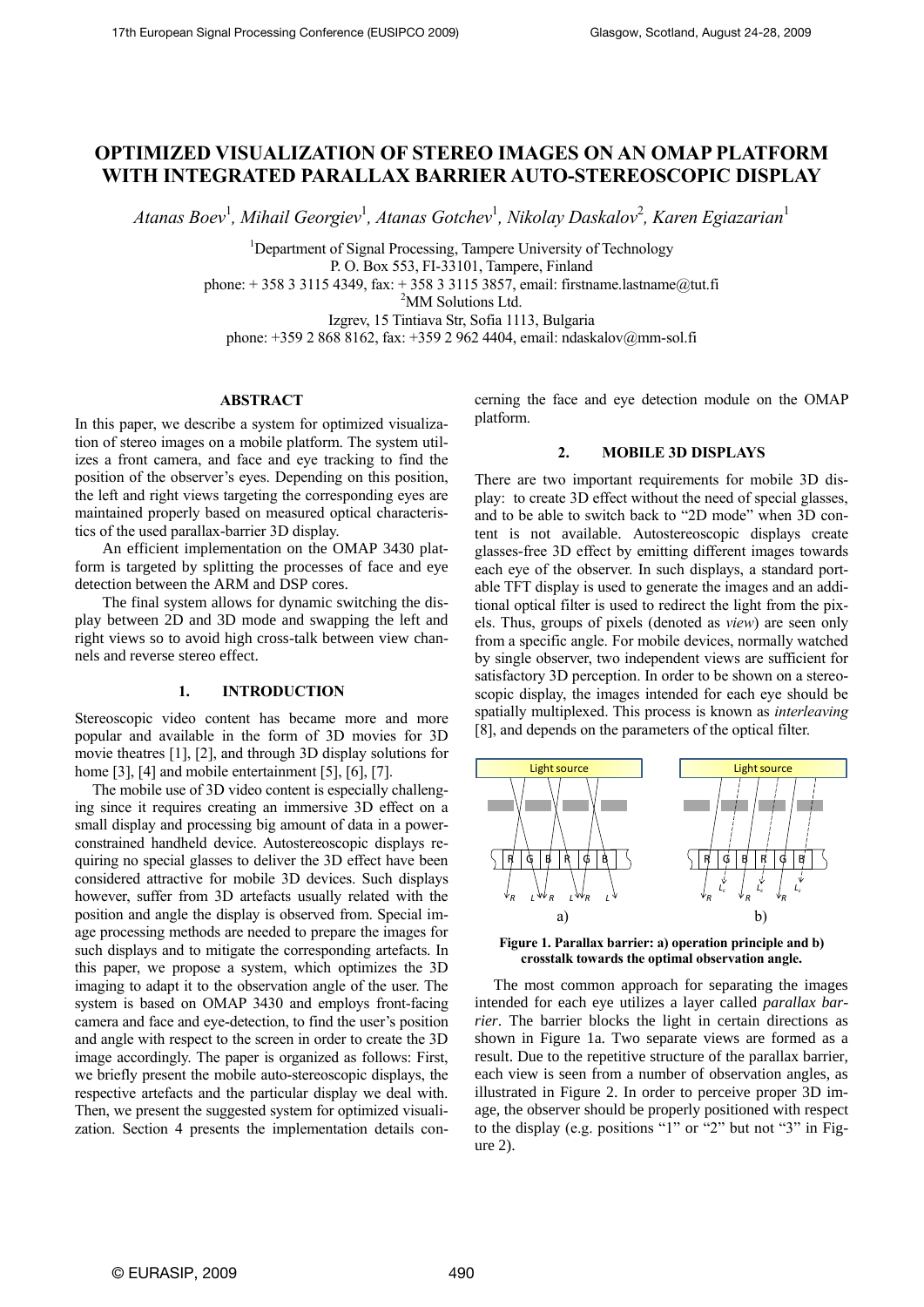

<span id="page-1-0"></span>**Figure 2. Position of the observer in respect to the display: a) visibility zones of views and b) position of the user as detected by the front facing camera**

The parallax barrier is a cheap technology providing 2D backward compatibility through switching off the barrier.

#### **2.1 Visual artefacts in parallax barrier-based displays**

#### *Crosstalk*

Crosstalk is the effect of mixing the views. It is caused by imperfect optical separation of the views. The visual manifestation of crosstalk is a double-contoured, "ghost" images which significantly reduce the perceived 3D quality. There are two causes of crosstalk in parallax barrier-based displays. *First*, it arises when the display is observed from a position between two observation zones. The visibility of each view gradually changes as a function of the observation angle, as exemplified in [Figure 3.](#page-1-1) At a certain angle, pixels of one view are fully visible, while the pixels of the other are fully covered by the parallax barrier. Such *optimal observation angle* for view 1 is marked by "I" in [Figure 3,](#page-1-1)  while the optimal observation angle of view "2" is marked by "III" in the same figure. At angle "II", both views are only partially covered by the barrier causing what we call *inter-zone crosstalk*. It reaches minimum at the optimal observation angle of a view, and maximum on the bisection between two neighbouring optimal observation angles. With respect to the inter-zone crosstalk, there are "high quality" areas, with no noticeable crosstalk (areas "A" and "C" in [Figure 3](#page-1-1)b) and "low quality" areas ("B" in [Figure 3b](#page-1-1)), where crosstalk prevents from proper 3D perception.



<span id="page-1-1"></span>**Figure 3. Crosstalk versus observation angle: a) visibility of a view as a function of the observation angle and b) "highquality" zones with low inter-zone crosstalk**

The second cause for crosstalk is the transparency of the parallax barrier. It is usually implemented as a second, not fully opaque, LCD layer. Even at an optimal angle, part of the light passes through the barrier as illustrated in [Figure 1b](#page-0-0). This amount of *minimum crosstalk* is always presented in view (cf. [Figure 3\)](#page-1-1).

#### *Pseudoscopy*

Regarding [Figure 2a](#page-1-0), positions "1" and "2" are proper for perceiving 3D effect. However, at position "3" in the same figure, an observer will see the "left" image with the right eye and vice versa, thus perceiving a *pseudoscopic image* (aka *reverse stereo*). Both the observation zones of the two views and the correct and pseudoscopic positions alternate. In between each correct or pseudoscopic zone an inter-zone crosstalk is perceived as exemplified in [Figure 4.](#page-1-2) Moving away from a correct observation (e.g."C" in [Figure 4\)](#page-1-2), the observer passes through a zone where high crosstalk is visible, and then falls into zone with low amount of crosstalk, but incorrect (pseudo) stereo ("P" zone). This effect causes what is perhaps the biggest inconvenience with parallax barrier-based displays. Most observers have the instinctive ability to move away from zones where low-quality, ghosting impaired image is seen. However, pseudoscopic stereo is not immediately perceived as "bad", which might cause a user to stay at an angle maintaining low crosstalk but wrong stereo.



<span id="page-1-2"></span>**Figure 4. "Correct stereo" and "Pseudoscopic stereo" zones as function of the observation angle**

#### **2.2 Stereoscopic 3D LCD in our system**

#### *Technical data*

The display model used in our system is Stereoscopic 3D LCD MB403M0117135, produced by masterImage [\[7\].](#page-4-6) It is 4.3" WVGA autostereoscopic display with switchable parallax barrier, which can operate in 2D or 3D mode. Additionally, the parallax barrier of the 3D LCD module can be switched between "3D horizontal" and "3D vertical" mode, thus operating in landscape 3D or portrait 3D mode. Two signals, "Chip Select" and "Mode Select" determine the mode of the display. The combinations are given in **[Table 1](#page-1-3)**.

Table 1 – display modes of 3D LCD module

<span id="page-1-3"></span>

| CS<br>(Chip Select) | MS<br>(Mode Select) | Display mode  |
|---------------------|---------------------|---------------|
| Low                 | Low                 | 3D Horizontal |
| Low                 | High                | 3D Vertical   |
| High                | Low                 | 2D            |
| Iigh                | High                | חי            |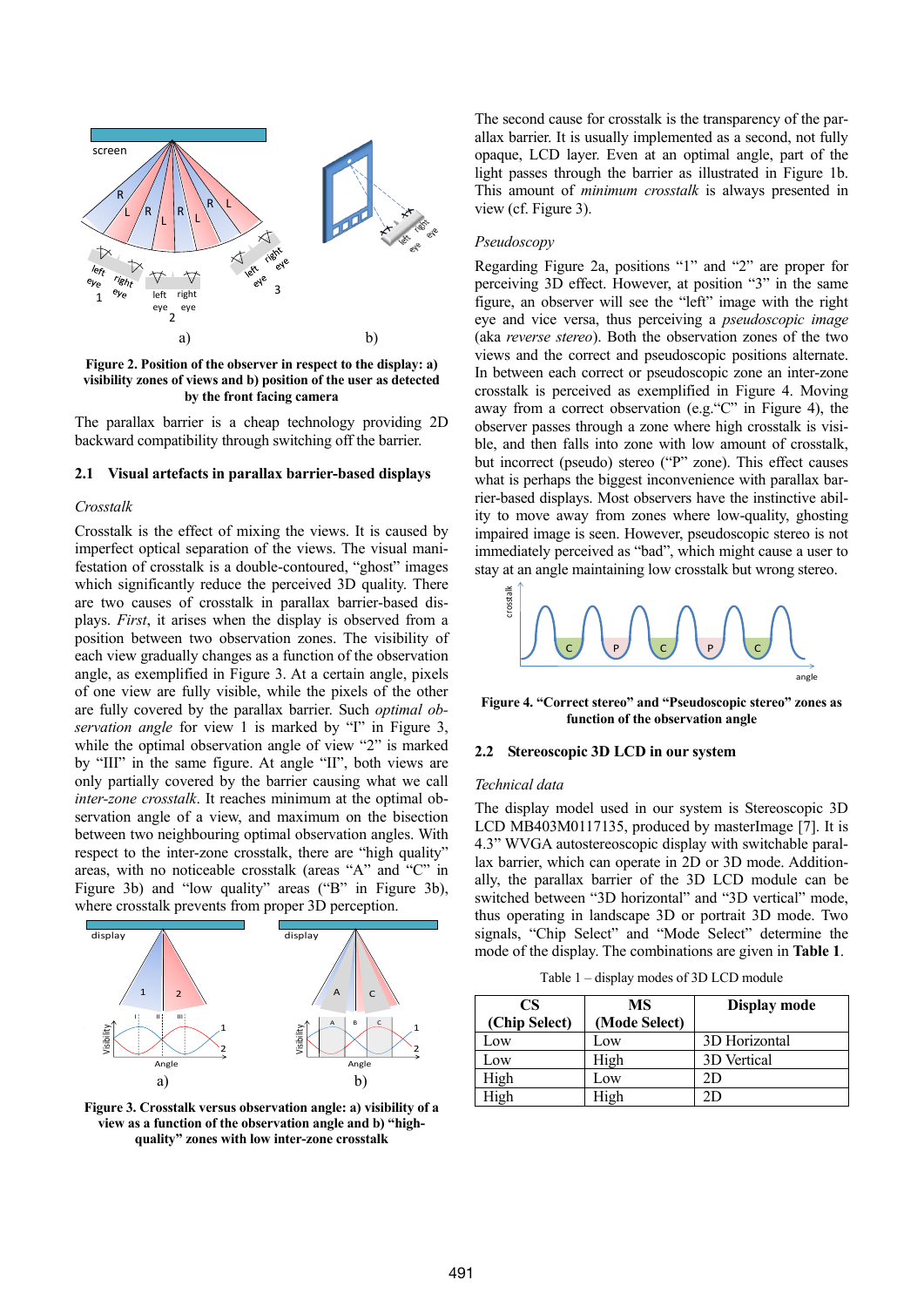# *Artefacts quantified*

We have measured the crosstalk and the angles between the observation zones using the methodology in [\[9\],](#page-4-8) [\[10\].](#page-4-9) We found the optimal observation distance of the display to be 42 cm. At the optimal observation distance, the optimal observation points of each view found are shown in [Figure 5.](#page-2-0)



**Figure 5. Observation points used in measurements**

<span id="page-2-0"></span>The angle between two neighbouring optimal observation vectors is 9.4°. The minimum crosstalk is 9%, and it is symmetrical with respect to the channels. The results of the crosstalk measurements at the optimal observation points of both views are shown i[n Figure 6.](#page-2-1)



<span id="page-2-1"></span>**Figure 6. Minimum crosstalk: a) view 2 introduced in view 1 and b) view 1 introduced in view 2**



<span id="page-2-2"></span>**Figure 7. a) Map of "high quality" observation zones with low inter-zone crosstalk, b) image seen from area "L", c) image seen from area "X" and d) image seen from area "R" of the map**

By subjective evaluation, we measured the width of the "high quality", ghost artefact-free areas ("A" and "C in [Figure 2b](#page-1-0)). A test 3D image was shown on the display, and a front facing camera was mounted on the device as shown in [Figure 2b](#page-1-0). An observer assessed the image looking with one eye from the optimal observation point of one of the views. Then he started moving to the left, till noticeable ghosting was appeared in the image. The position of the pupil was recorded by taking a snapshot of the observer"s eye with the camera. The right border of the ghost-free was found in a similar manner. The process was repeated for all optimal observation points, which resulted in a map of areas where the pupil of the observer must reside in order to perceive image with no hosting artefacts. The measured map is shown in [Figure 7a](#page-2-2). When the camera operates in VGA resolution, the width of ghost-free zones (marked with "W1" in [Figure 7\)](#page-2-2) is 20px, separated by crosstalk-impaired zones (marked with "W2") of 31px each. Images in [Figure 7b](#page-2-2), c and d show photos taken from zones "L", "X", and "R" correspondingly, and give example of the inter-zone crosstalk observed in between the "high quality" zones.

# **3. VISUAL OPTIMIZATION FOR 3D LCD DISPLAY**

on OMAP 3430 SDP and integrates a 3D LCD module and front-mounted camera with VGA resolution. The system We propose a system for visual optimization of stereo imagery for an autostereoscopic display. The system is based tracks the position of the observer"s eyes, and adapts the system to avoid three cases of visual discomfort.

Reverse stereo is avoided by simply flipping the left and right channel based on eye detected being at the opposite view zone, see [Figure 8a](#page-2-3). The pseudoscopic regions (marked with "P" in [Figure 4\)](#page-1-2) are replaced with zones where both channels are flipped (marked with "F" in [Figure 8a](#page-2-3)), thus allowing correct stereo image to be perceived.

Ghosting artefacts are avoided by switching the display into "2D" mode, in cases when the observer's eyes falls into area with pronounced crosstalk, where the 3D perception is anyway impossible (see in [Figure 7](#page-2-2)a, areas marked by "X" an[d Figure 8b](#page-2-3)).



<span id="page-2-3"></span>**Figure 8. 3D image correction following the position of the observer's eyes: a) correction for the pseudoscopic regions, and b) correction for the regions with inter-zone crosstalk**

Finally, making use of the 3D LCD module ability to switch between horizontal 3D and vertical 3D modes, our system selects 3D mode and scene orientation according to the orientation of the observer"s eyes, as illustrated in [Figure](#page-3-0)  [9.](#page-3-0) When the face of the observer is not in horizontal of verti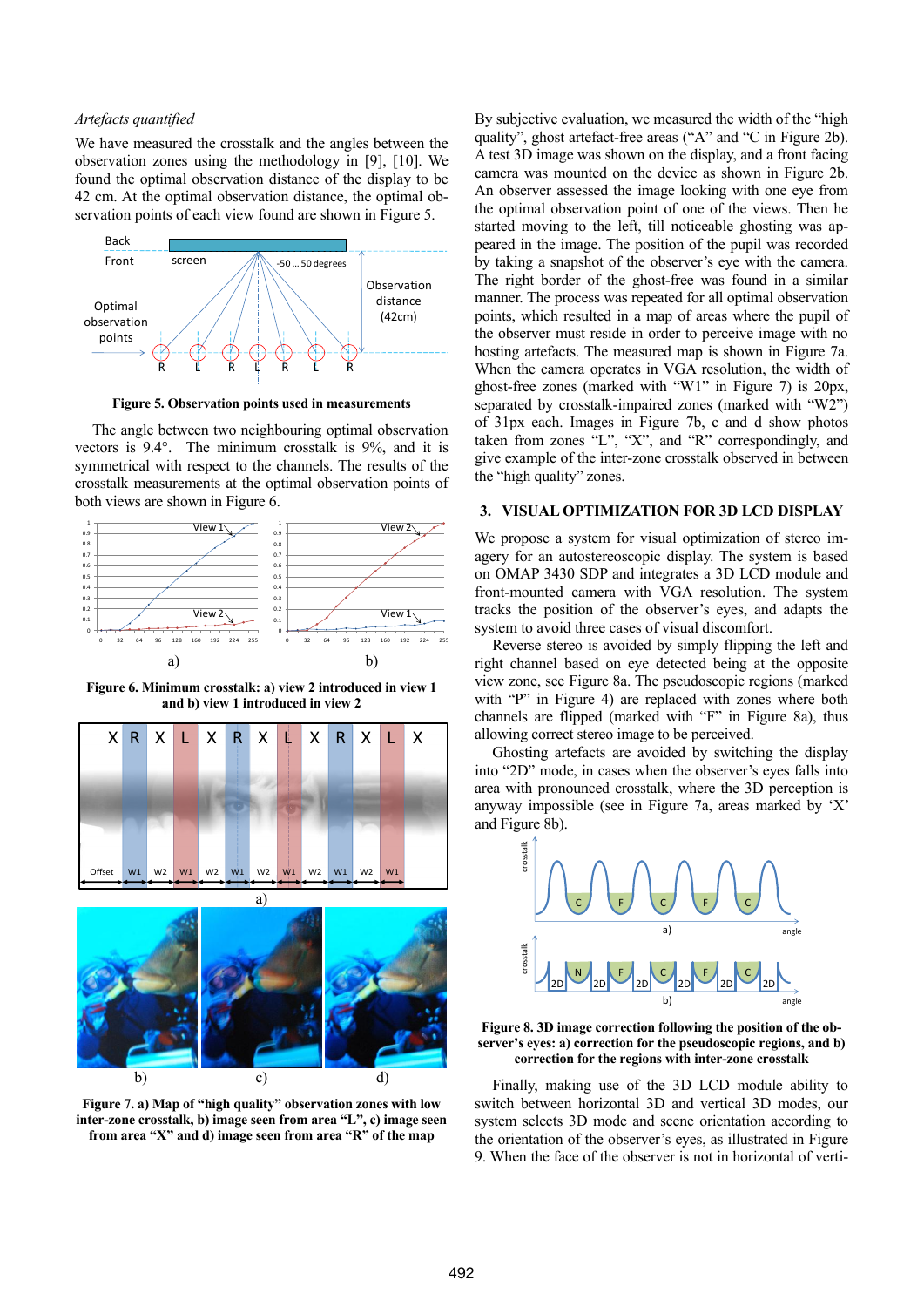cal direction in respect to the display, 3D effect is not possible, and thus the system switches the display into 2D mode.

The block diagram of the algorithm is shown in [Figure 10.](#page-3-1)  It goes through the following stages:

1. Face detection is attempted four times, each time rotating the camera image at a right angle. If face is not detected, it is possible that the face of the observer is at a wrong angle or too far away from the centre of the display. In both cases 3D perception is not possible, and the system switches the display into 2D mode.

2. If face detection is successful, its direction is stored, and eye tracking is performed according to the direction.

3. The position of the eyes is matched against the map of "high quality" observation regions. The map in use is selected to match the direction of the face.

4. If both eyes are found in the corresponding regions, the system switches into 3D mode. If both eyes appear in the regions of the opposite view, the system flips the channels and switched into 3D mode. If both eyes fall into the observation zone of the same view, or at least one eye falls in an inter-zone crosstalk area, the system switches into 2D mode.



<span id="page-3-0"></span>**Figure 9. Selection of 3D mode and scene orientation according to the orientation of the observer's head**



<span id="page-3-1"></span>**Figure 10. Block diagram of the proposed algorithm for visual optimization**

# **4. IMPLEMENTATION**

The system is implemented on the OMAP 3430 SDP running Linux OS (L12.20 baseline release). A parallax-barrier auto-stereoscopic display has been integrated to the platform [\[11\].](#page-4-10) OMAP 3430 is a dual-core processor, which includes general purpose ARM core and a TMS320 compatible DSP core. The ARM side provides access to C compiler and Linux environment, which allows code from existing open source libraries to be reused. The ARM side has been used for code prototyping while time-critical functions has been ported to the DSP in a block-by-block fashion. The dualcore architecture allows the output of both implementations to be compared and simplifies the debugging process.

The application processing modules have been distributed between the ARM and DSP processors as shown in Figure 11, aiming at an efficient implementation. The ARM side is engaged by the Linux OS. It is also responsible for maintaining the camera images, detecting the face and generating the stereo views. The DSP is engaged by the computationallyintensive eye detection algorithm. An effective interprocessor communication protocol is used through a queued mailbox-interrupt mechanism [\[16\].](#page-4-11) 



**Figure 11. Application flow diagram of DSP and ARM.**

#### **4.1 Face and eye detection**

We have ported an OpenCV realization of face detection algorithm by Viola and Jones [\[17\]](#page-4-12) by modifying the classifiers to use fixed point arithmetic. Our own face detection algorithm is being ported to the OMAP as well. It is based on a two-stage hybrid technique, combing skin detection with feature-based face detection [\[12\],](#page-4-13) [\[13\].](#page-4-14) In our face detection implementation, the search for faces is done for a subset of face sizes – limited by the expected facial size of an observer within the visual comfort zone for the 3D display. It applies a large-to-small scale search strategy, and the search is satisfied